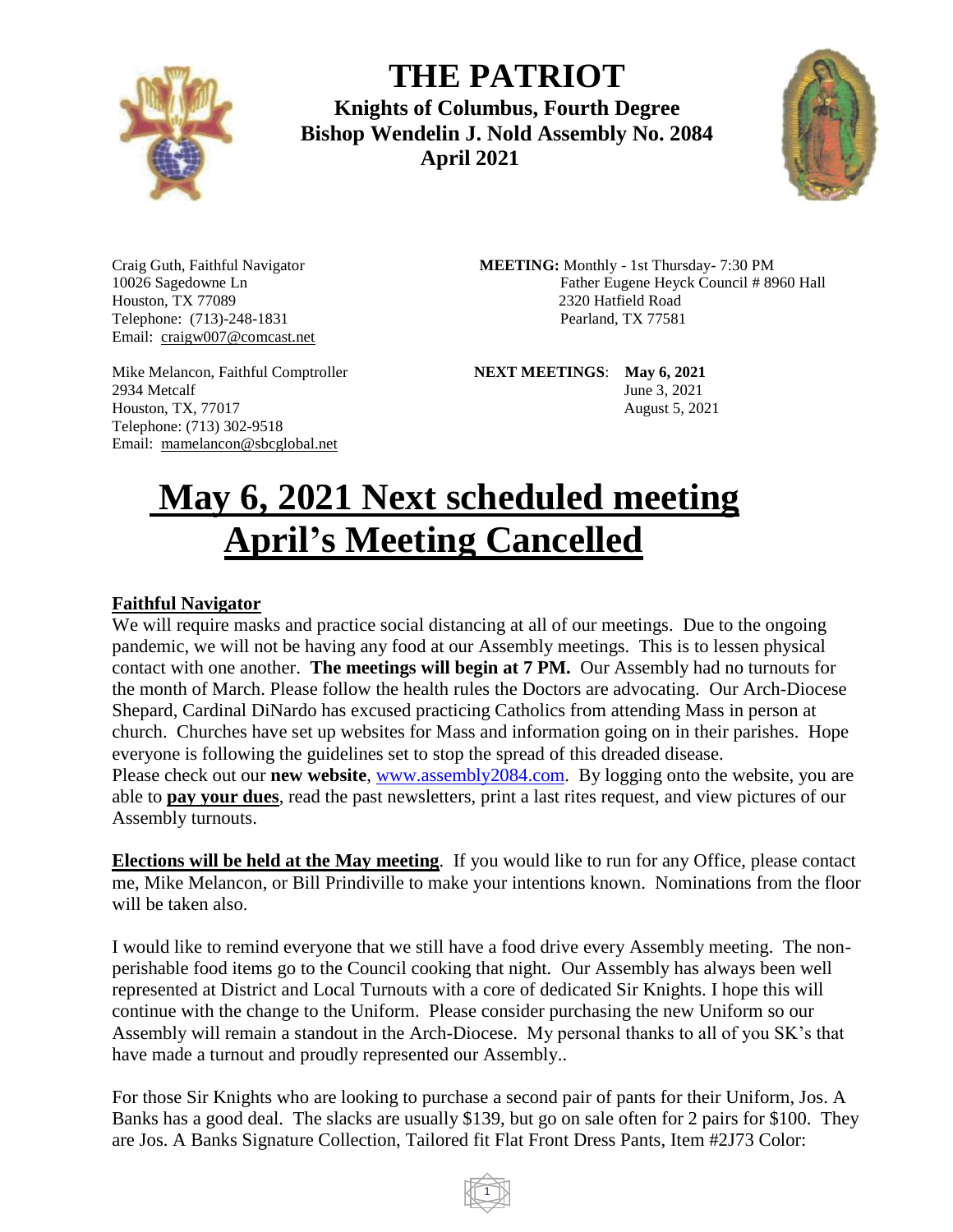Charcoal 06. There is an additional charge of \$10 for their permanent "Traveler Crease" which I have gotten and recommend. Shipping is free. You will have to have them tailored to your length when you receive them.

Two Churches, St. Helen's and Mary Queen have requested a turnout for Holy Thursday Services. If you have the new Uniform and are able to attend either Mass, please do so.

Former Master Peter Tan has requested the assistance of our Assembly with transportation for the State Dignitaries and Clergy arriving at Hobby Airport for the 2021 Texas State KofC Convention. The Dates are Friday, April 30. 2021 thru Sunday, May 2, 2021 The destination will be Hilton Americas in downtown Houston. This is not necessarily an Assembly only function but can be from our Councils as well. They would need 2-3 crews of two Knights. One to greet and assist the dignitary/Clergy and the other to stay with the vehicle (to avoid parking charges). It is unknown how many, if any will be arriving by air.

**The Assembly are selling baseball caps, they are black with our Assembly Emblem on them. They are \$10.** 

## *2021 Summer Exemplification Saturday, June 19, 2021*

*It will be held both in person and virtually and also will be broadcast from the Shrine of the True Cross Church in Dickinson.*

### **CMG Safe Haven online replacing VIRTUS Training**

. .

As you have seen from previous e-mails, ALL KNIGHTS OF COLUMBUS ACTIVITIES now require any and all members to have completed the VIRTUS, now **Safe Haven** training. In addition to Council verification, ALL ASSEMBLIES are required to have a list. Below is what we will need for compliance**. I am asking each Grand Knight to provide a list from his respective Council as soon as possible. Safe Haven online [https://GalvestonHouston.CMGConnect.org/](https://galvestonhouston.cmgconnect.org/)**

**Member's full name, Member Number, Assembly Number, Council Number, Parish Name. Date of Safe Haven Certification, Expiration Date of Safe Haven Certification. This is a requirement of all Knights that work in any parish activity.**

2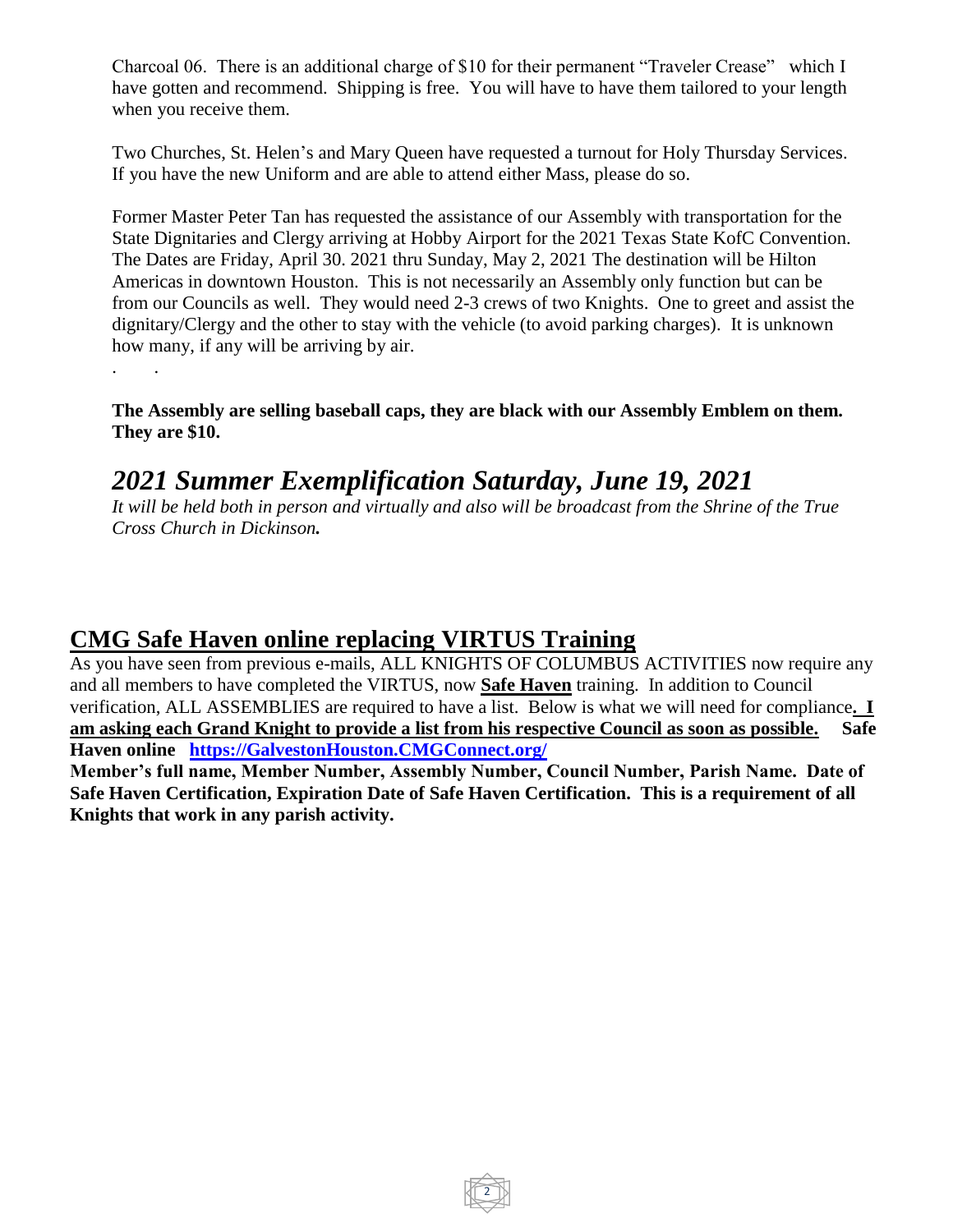## **THE JOY OF EASTER**



The Trappist monks in their eternal silence greet one another, "Memento Mori!" that means, "Remember, you will die!" But on Easter Day they change this greeting and say: "Memento Vivere!" Means "Remember that you will live!"

Easter is a celebration of joy*.* Easter is about a new life given to those who stand in the threshold of hope and despair. St. Paul reminds us "If there is no resurrection our preaching is in vain and our faith is empty". If you ever wonder where Jesus is in your life, the gospel of the resurrection offers details of his whereabouts. The story first tells us that even those who look for Jesus faithfully, sincerely, and courageously- looked for him in the wrong places. The three women, Mary Magdalene, the other Mary and Salome, came looking for a dead Jesus – not a risen one.

Had they not come to the tomb, they would not have seen the stone that entombed their Hope, had been rolled back. These three holy women are inviting us to come out from our doubts and indifferences to look for the Risen Lord. They took the risk of leaving the comfort and security of their home. Cost of discipleship is high, but the reward will be greater.

The resurrection of Jesus from the dead was a clear wake-up call to his disciples and all people who had 'failed to understand the teaching of scripture, that he must rise from the dead' (In 20:9). His resurrection challenged them to wake from the sleep of their disbelief and indifference.

The realization that the risen Lord was in their midst changed their lives radically. His resurrection gave them a renewed sense of hope and they became witnesses to his teaching. The same joy and enthusiasm apply to us. Our belief in the risen Lord originates in the witness of those who accompanied him.

3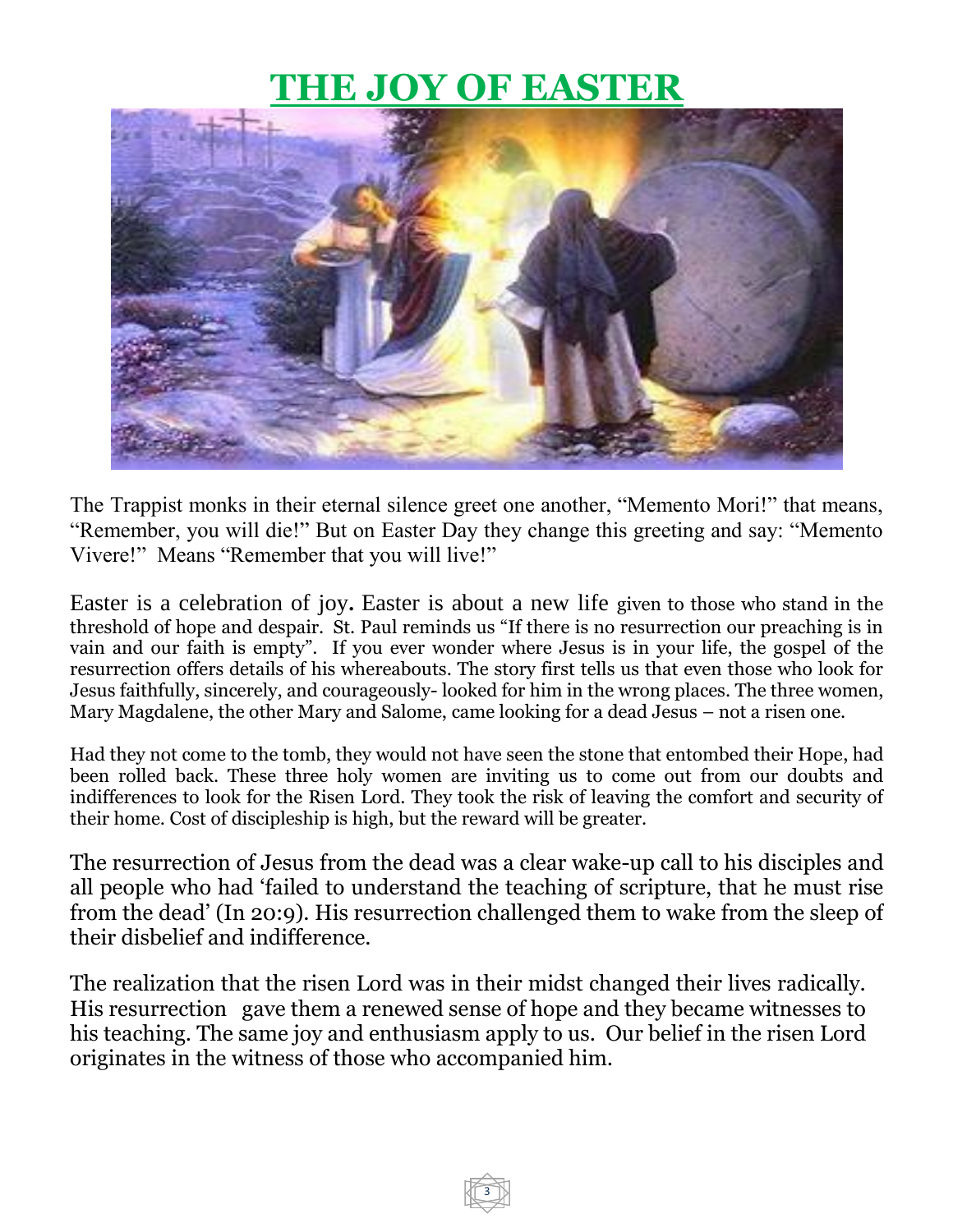Jesus' resurrection from the dead is the definitive proof that physical death is not the end. There is life after death. And God invites all of us to use this earthly life to prepare for the next life.



Fr. Sibi Kunninu, MS Mary Queen Catholic Church.

#### **BERET PATCHES FOR THE NEW UNIFORM**

All beret patches are to be ordered at: [suprememaster@kofc.org](mailto:suprememaster@kofc.org)

This site is manned by a clerk who will need the following information to mail a patch; Member name and member number, full mailing address, position held and patch color requested. We ask about positions because members are requesting patches that do not go with their position. Again, there is no red patch. Regular members wear the beret with just the gold pin, no patch. All issues with the uniform can be addressed at knightsgear@kofc.org.

#### **2021 ANNUAL DUES**:

**Dues for 2021 Fraternal Year.** We strive to send all bills electronically to save on postage, but if you don't have e-mail, you should receive your notice by mail. Please take advantage of our

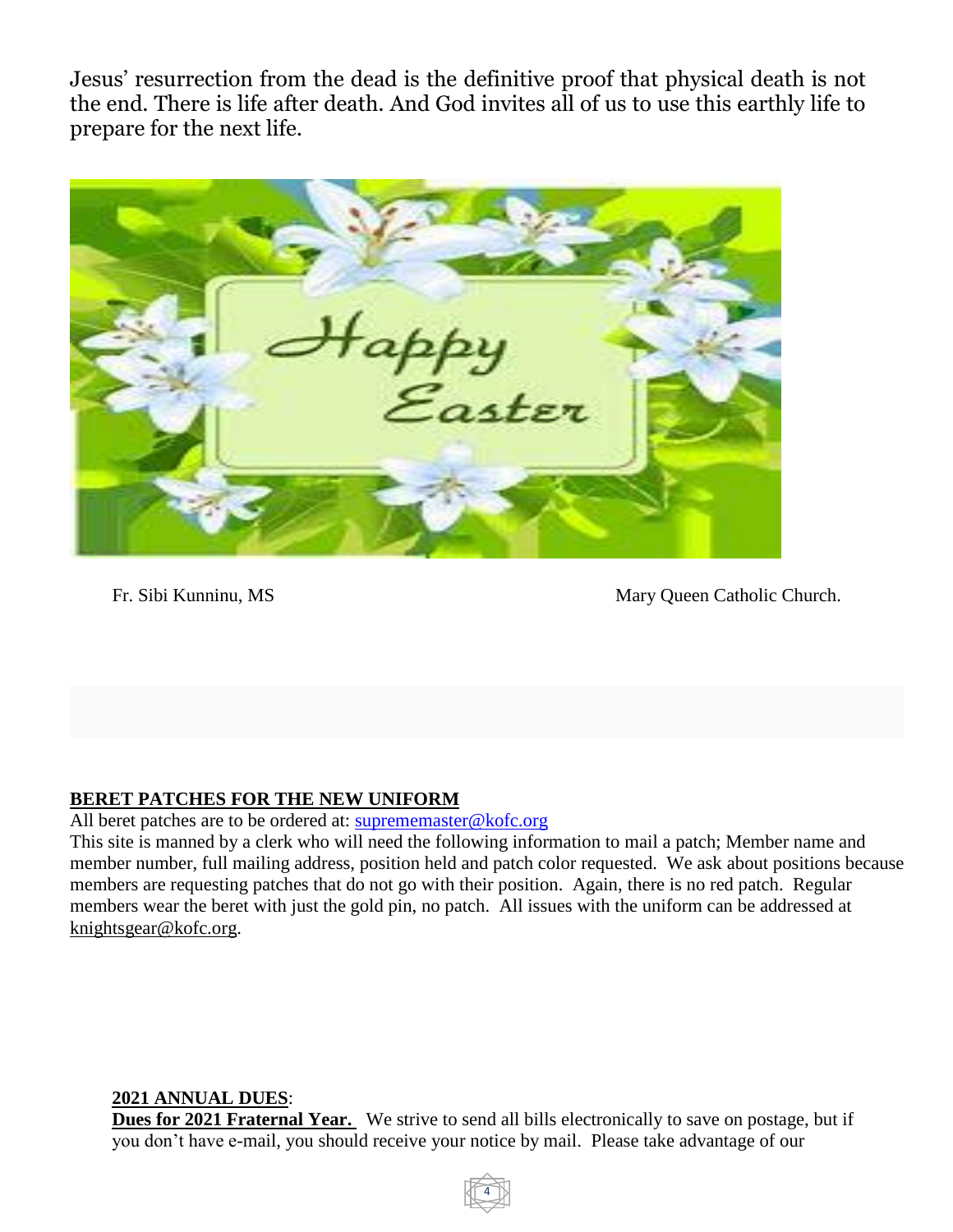website to pay your dues. If there is a financial hardship contact either FC Mike Melancon or FN Craig Guth.

Please pay promptly in order to spare the Faithful Comptroller, Mike Melancon, the trouble of sending out multiple and repeated reminders throughout the Spring. The dues are \$36 a year and you can find SK Mike Melancon's address on the front page of this newsletter where payment can be mailed.

**Remember that you can always pay early, and/or pay for multiple years in advance and avoid the yearly hassle. Contact the Comptroller, Mike Melancon or me for information on how to do this. Use our new website [www.assembly2084.com](http://www.assembly2084.com/)**

#### **MONTHLY FOOD DRIVES**

Please remember that we hold a voluntary Food Drive at each meeting. Any Sir Knight wishing to participate may bring non-perishable food items to the meeting. Whichever Council is responsible for cooking that evening's meal will gather the food after the meeting and take it to their local food pantry or food bank. Dry groceries and non-perishable food staples are always greatly needed by the food pantries and are very much appreciated.

#### **NEW DRILL MANUAL**

With the release of the new uniform, there is a new drill manual. See the links below for information. At some time, they will be available in print form. <http://www.kofc.org/en/members/for-members/color.html> <http://kofc.org/en/members/for-patriotic-degree/materials.html#/all/1/20-%20REPLACE%20IMAGE>

#### **NEW UNIFORM**

There is a new vendor, The Supply Room, (TSR), as the new distributor of the Knights of Columbus Fourth Degree Uniform. The cost will drop to \$449. You now are able to receive your Knights of Columbus Uniform within 7 days of submitting your order. They now have inventory to meet the demand. To place your order, go to **www.kofcuniform.com**. Or customer service number is 1-833-592-4327

#### **UPCOMING EVENTS AND TURN OUTS**

All Sir Knights are encouraged to participate in as many of the above events as possible. **If you have the new uniform, please turnout as often as you can**. Check with the Faithful Navigator if you have any questions about a particular event or turn out. The "Rule of 72" (setting a quota for each Assembly in order to limit the number of Sir Knights participating at turn outs at the Co-Cathedral) has been suspended due to the low numbers of Sir Knights turning out at the Co-Cathedral events. All Sir Knights in the district are encouraged to make extra efforts to attend any of the turn outs at the Co-Cathedral.

#### **COLOR GUARD**

If there are any SK'S interested in becoming a part of the elite Color Guard of the First District, please contact the Faithful Navigator, or Commander Teddy Cuaping for information. Rey Tajonera is now the Assistant Color Corps Commander

5

#### **PURPOSE OF THE COLOR CORPS OF THE FOURTH DEGREE**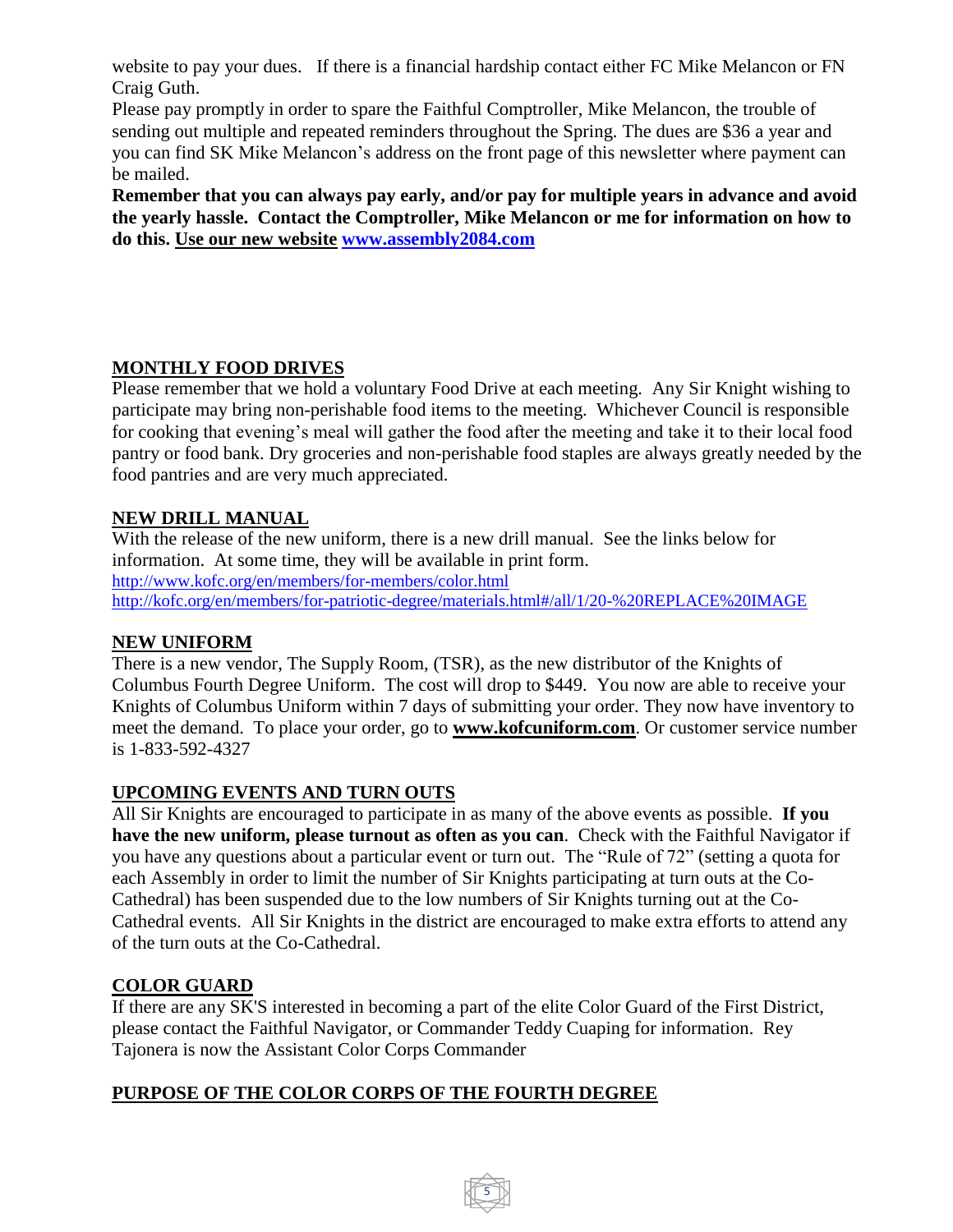The primary purpose of the Fourth Degree is to encourage active Catholic citizenship and foster the spirit of patriotism in members and the community at large. The Color Corps members exemplify all the principles of our Order;

**Charity**- by the gift of their time and energies necessary to practice, perfect and perform the ceremonials and sword drill:

**Unity**- by the united efforts of Sir Knights to practice and perfect a coordinated drill for the good of the Church and the Order;

**Fraternity**- by expressing an "Esprit de Corps," sharing a common desire for drill excellence and camaraderie, and

**Patriotism**- by performing precision drill as a salute to God and to country and visually exhibiting a love for both.

#### **COLOR CORPS DESCRIPTION**

The **Color Corps (C.C.)** has two sub-groups, the **Color Guard (C.G.)** and the **Honor Guard (H.G.).** The Color Guard consists of the flag bearers and at least two members of the Honor Guard who escorts the colors. The Honor Guard consists of members of the Color Corps who have mastered the Manual of the Sword.

In many assemblies, all members of the Color Corps belong to the Honor Guard. This should be kept in mind when following the procedures in the Color Corps Manual.

The public appearance of Fourth Degree knights as a Color Corps at religious and civic functions is an important activity for each assembly. They add dignity and the pride of Church and country to any event. By these public demonstrations their loyalties bring credit to themselves and to the Knights of Columbus.

#### **PAST TURN OUTS**

None for March 2021

#### **FUTURE TURN OUTS:**

#### **Holy Thursday, April 1, 2021 at St Helen's Catholic Church**

Assembly will lead procession after Mass over to Helena Hall and guard the Holy Eucharist until Midnight. Assemble at 6:15 PM in the Bride's room. Mass is at 7 PM. Black facemasks will be worn and social distancing practiced.

#### **Holy Thursday, April 1, 2021 at Mary Queen Catholic Church**

Assemble in Full New Uniform no late than 6:15 PM in the Library of the Parish Hall so there will be time to walk through the ceremony procedures and sword drill as needed. Honor Guard for the 7 PM Mass and then process from the Main Church to St Joseph's Chapel and post an Honor Guard over the Blessed Sacrament until Midnight. Black Masks and Social Distancing are still required at Mary Queen.

#### **2021 Texas Knights of Columbus State Convention.**

Hilton Americas Hotel, 1600 Lamar Street, Houston, TX Opening Mass Saturday, May 1, 2021 at 8 AM. The second Mass, Memorial Mass on Sunday, May 2, 2021 at 8 AM.

If I have inadvertently failed to mention you in your attendance at a turnout, please let me kfrom #2084now so that we can properly recognize your commitments.